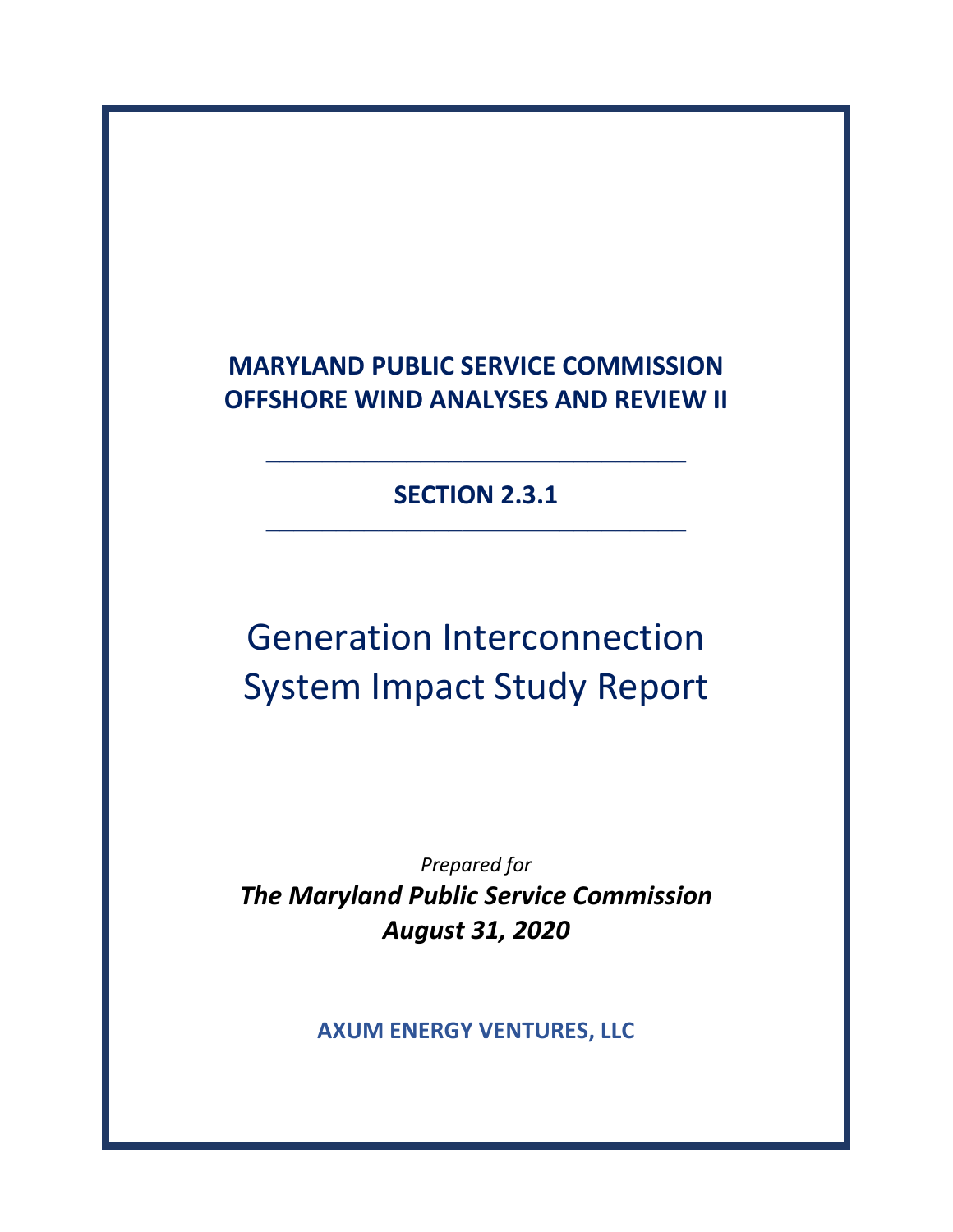## TABLE OF CONTENTS

| I. Preface                                                               | 3              |
|--------------------------------------------------------------------------|----------------|
| II. General                                                              | $\overline{ }$ |
| III. Point of Interconnection                                            | 9              |
| <b>IV. Connection Requirements</b>                                       | 9              |
| <b>Attachment Facilities</b><br>А.                                       | 9              |
| <b>Customer Interconnection Facilities - Generation Side</b><br>В.       | 10             |
| V. Network Impacts                                                       | 11             |
| <b>Generator Deliverability</b><br>А.                                    | 12             |
| <b>Multiple Facility Contingency</b><br>В.                               | 12             |
| <b>Contributions to Previously Identified Overloads</b><br>C.            | 13             |
| <b>Short Circuit</b><br>D.                                               | 14             |
| VI. System Reinforcements and Estimated Costs                            | 15             |
| <b>New System Reinforcements</b><br>А.                                   | 15             |
| <b>Contribution to Previously Identified System Reinforcements</b><br>В. | 16             |
| <b>Estimated Costs</b><br>C.                                             | 17             |
| <b>VII. Summary and Conclusion</b>                                       | 18             |
| ATTACHMENT 1A                                                            | 20             |
| <b>ATTACHMENT 1B</b>                                                     | 21             |
| <b>ATTACHMENT 2</b>                                                      | 22             |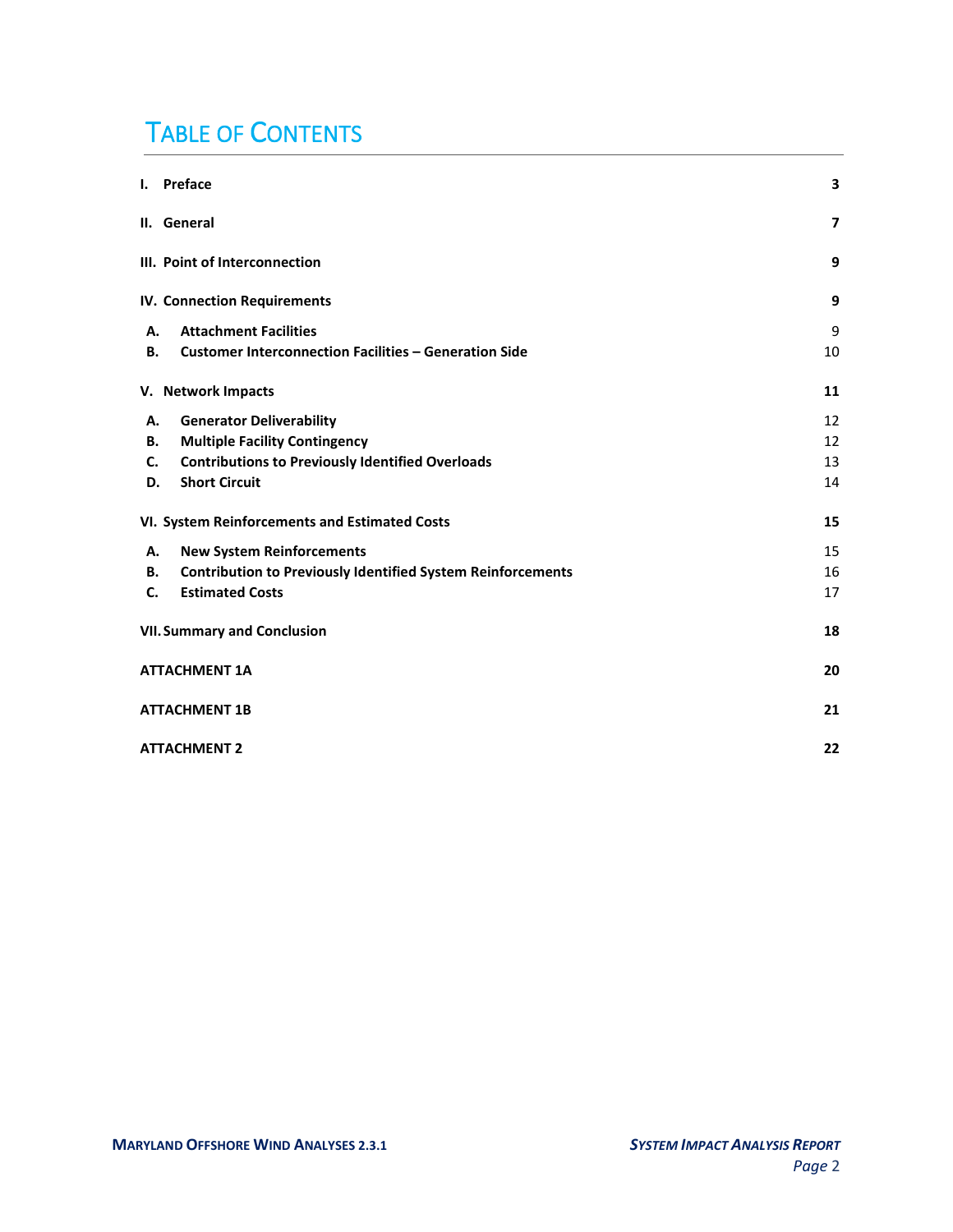### **Maryland PSC Offshore Wind Analyses and Review II – 2.3.1**

**System Impact Study Report**

### <span id="page-2-0"></span>**I. Preface**

On October 18, 2019, the Maryland Public Service Commission ("Commission") issued a Request for Proposal ("RFP")<sup>1</sup> in compliance with the Clean Energy Jobs Act, Senate Bill 516.<sup>2</sup> The Act required the Commission to provide certain additional application periods for consideration of Round 2 offshore wind projects and to establish certain criteria for the Commission to consider with respect to approval of an application for a Round 2 offshore wind project. The Commission has engaged two consultants for assistance in the following two categories: (1) estimating the need for transmission upgrades and associated costs (RFP Section 2.3.1); and (2) evaluating potential applications for proposed offshore wind projects (RFP Section 2.3.2),

This report focuses solely on the scope of Section 2.3.1 of the RFP, that is assessing the need and costs of transmission upgrades that could be used by applicants in the Round 2 application processes. The purpose of this assessment was to identify any Direct and Non-Direct Connection Network Upgrades as well as Attachment Facilities to accommodate the

<sup>&</sup>lt;sup>1</sup> Offshore Wind Analyses and Application Review II, PSC #07.15.19, State of Maryland, Public Service Commission.

<sup>&</sup>lt;sup>2</sup> Senate Bill 516, Md. Clean Energy Jobs Act passed during the 2019 Session of the Maryland General Assembly. The Act includes certain goals and mandates including consideration of Round 2 offshore wind projects. "Round 2 Offshore Wind Project" means a Qualified Offshore Wind Project that: (1) is not less than 10 miles off the coast of the State; and (2) the Commission approves under § 7–704.1 of this subtitle on or after July 1, 2017.

The Act, subsequently codified in the Public Utilities Article ("PUA"), directed the Commission to contract for the services of independent consultants and experts. *See Public Utilities Article (PUA) § 7-704.1(D)(2).*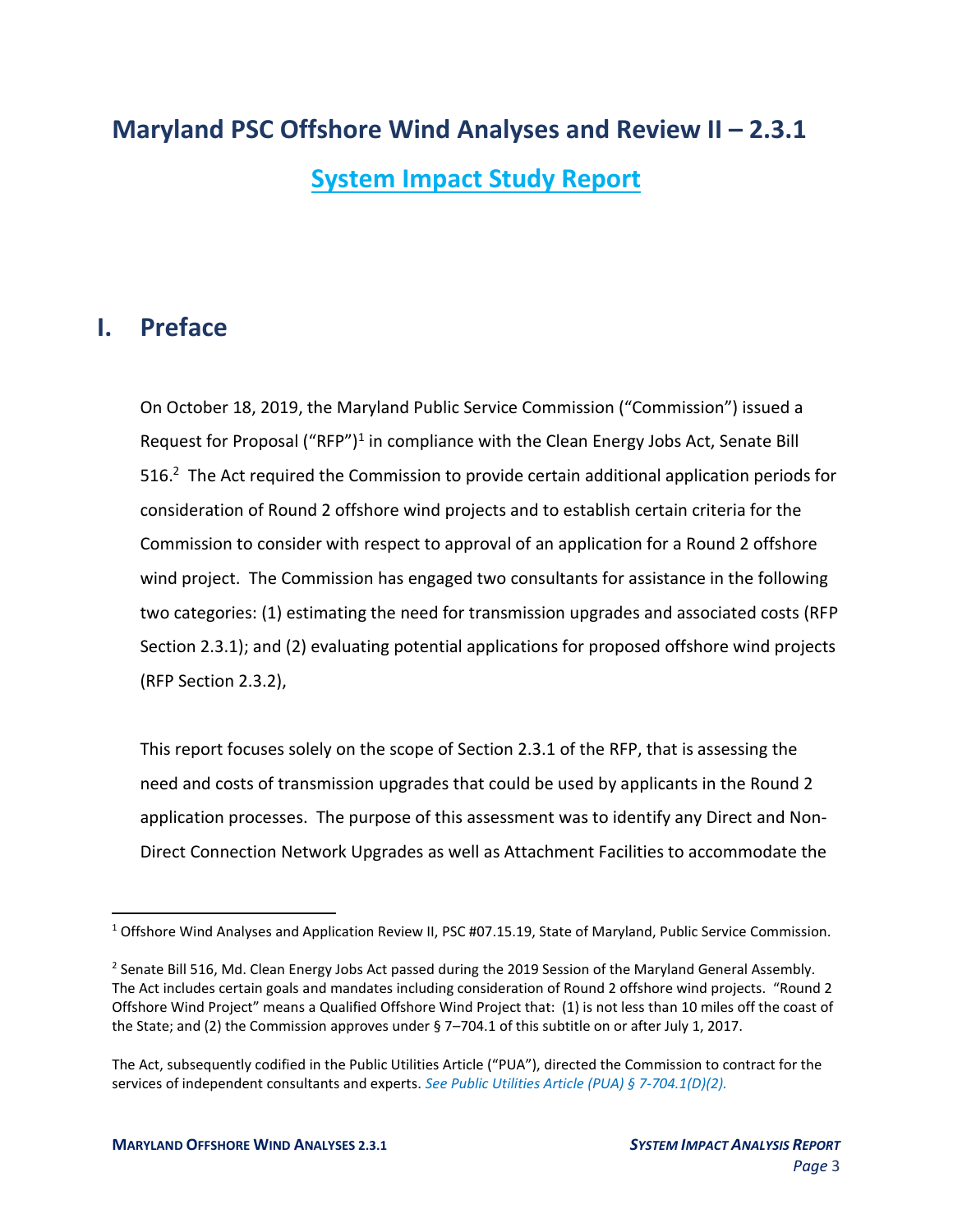interconnection of a Qualified Offshore Wind Project(s)<sup>3</sup> and to provide cost estimates. Section 2.3.1 states that the Qualified Offshore Wind Project will be required to secure Capacity Resource status<sup>4</sup>, and will be located on the outer continental shelf of the Atlantic Ocean between 10 to 80 miles off the coast of Maryland. The Qualified Offshore Wind Project must be interconnected to the PJM Interconnection system at a point located on the Delmarva Peninsula.

The transmission assessment was performed to identify attachment facilities and network upgrades to interconnect potential Maryland offshore wind ("OSW") project(s) to the PJM grid on the Delmarva Peninsula. Specifically, system impact analyses were conducted for interconnecting a potential offshore wind generation connecting at a point on the Delmarva Peninsula. The analyses were conducted for: (1) a potential OSW project with a 400 megawatts ("MW") nameplate rating and (2) a potential OSW project with an 800 MW nameplate rating. The estimated costs associated with any network upgrades are made available herein on behalf of the Commission for use by potential applicants in the submission of a proposed offshore wind project application.

The Maryland OSW system impact study process mirrored the PJM generation interconnection study procedures as described in PJM Manuals, specifically:

• Manual 14A - Generation and Transmission Interconnection Process; and

<sup>&</sup>lt;sup>3</sup> "Qualified Offshore Wind Project" is defined by the authorizing statute, PUA § 7-701 (k), as follows: "Qualified offshore wind project" means a wind turbine electricity generation facility, including the associated transmission– related interconnection facilities and equipment, that: (1) is located on the outer continental shelf of the Atlantic Ocean in an area that the United States Department of the Interior designates for leasing after coordination and consultation with the State in accordance with § 388(a) of the Energy Policy Act of 2005; and (2) interconnects to the PJM Interconnection grid at a point located on the Delmarva Peninsula. *See PUA §7-701.*

<sup>4</sup> "Capacity Resource status is based on providing sufficient transmission capability to ensure deliverability of generator output to aggregate network load and to satisfy various contingency criteria established by the particular regional reliability council (e.g. ReliabilityFirst or SERC) in which the generator is located." *See PJM Manual 14A. Also See PJM Governing Documents and Manuals.*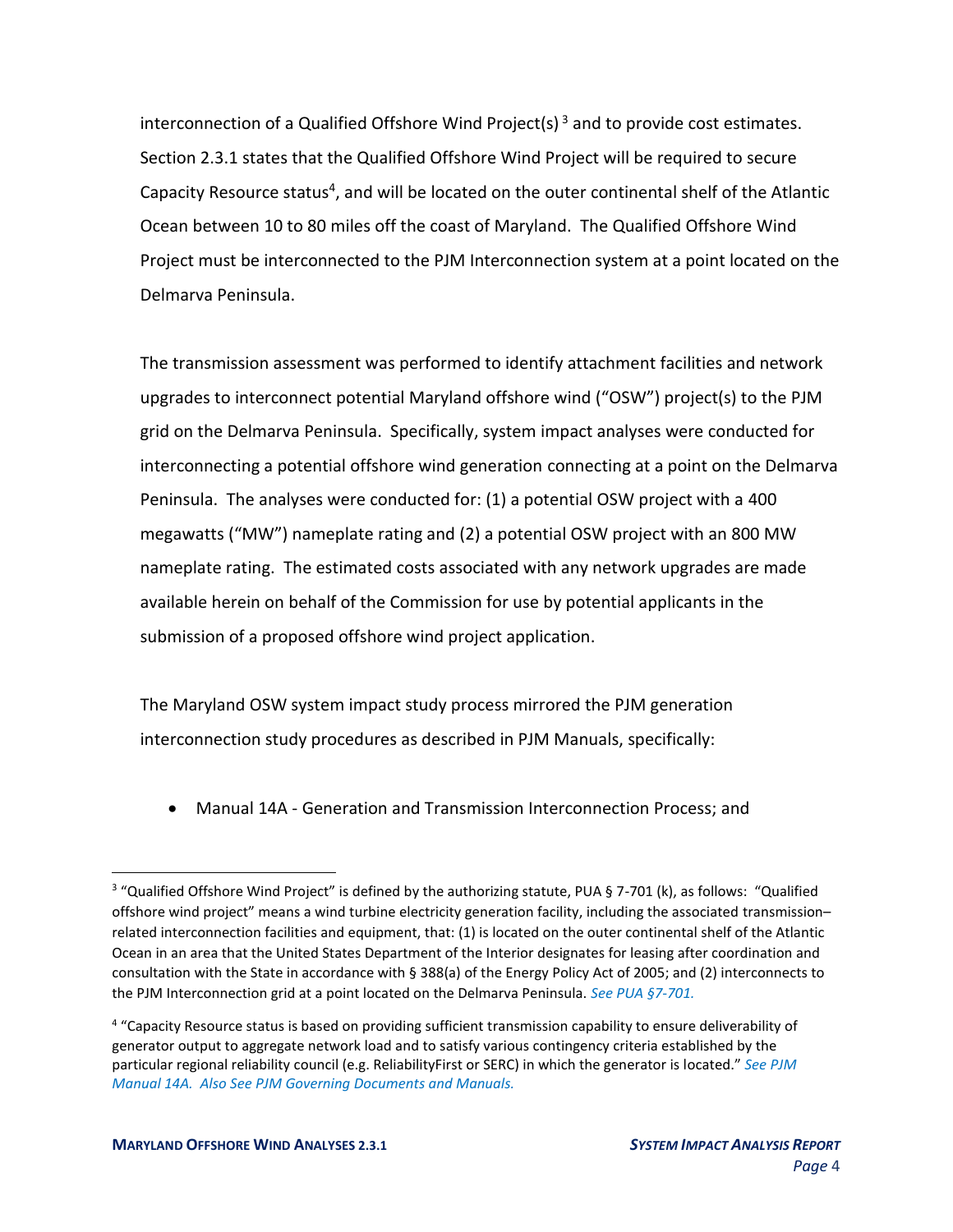• Manual 14B - PJM Region Transmission Planning Process.

In addition, the study utilized the most current PJM base case (2019 Queue AF1 – Generation Base Case)<sup>5</sup> for generation interconnection. Power flow analysis was performed using Siemens PTI PSS/E program and short circuit analysis was performed using ASPEN One-Liner program. Stemming from these analyses, this study identifies the network impacts and upgrades, along with associated estimated costs, to connect potential offshore wind projects at a point on the Delmarva Peninsula. The planning-level estimates of network upgrade costs included in this report are based on PJM and other industry information available at the time of the study.

In accordance with PJM requirements, an interconnection requester will have the responsibility of the necessary attachment facility costs and network upgrade costs. The network upgrades costs are "but for" costs for facility additions or upgrades to existing facilities that are needed to maintain the reliability of the PJM system. Cost responsibility for the various network upgrades discussed in this report was determined in accordance with the PJM Manual 14A.

This system impact study report represents the Commission's estimated cost of transmission upgrades associated with two increments of capacity for a potential MD OSW project. In accordance with Commission regulations, an application shall include a proposed offshore wind renewable energy credit ("OREC") price schedule for the proposed offshore wind project that consists of either a one-part OREC price or a two-part OREC price.<sup>6</sup> In submitting a two-part OREC price, the first component is expressed as a firm price while the second price component is subject to a true-up based upon any change between

<sup>5</sup> Per PJM, AF1 was the most recent base cases available for conducting AC power flow analysis at the start of this study. AF2 base cases were only available for DC power flows studies used in the feasibility analyses phase for a cursory review of network impacts.

<sup>6</sup> *See* COMAR 20.61.06.02(M)(1).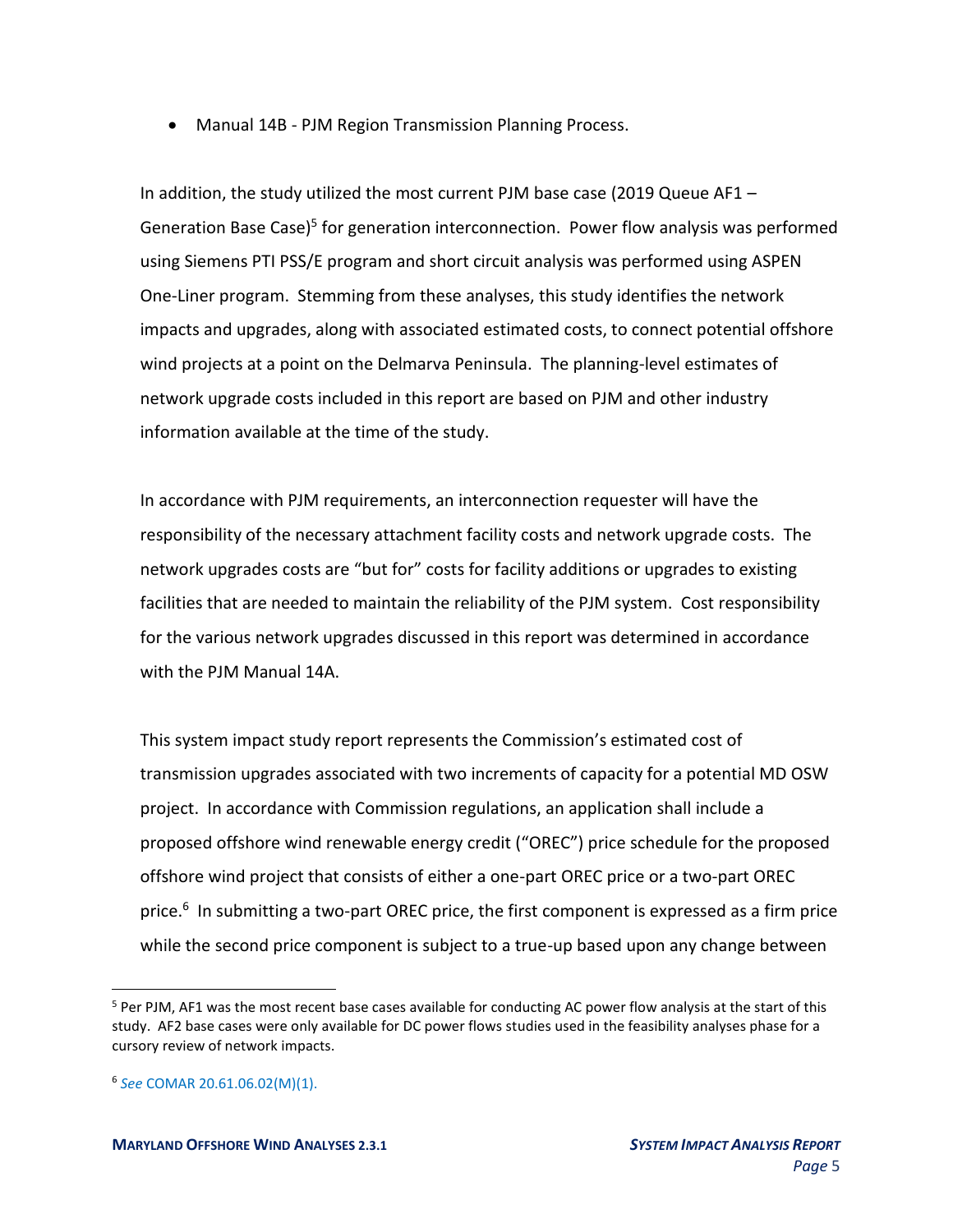the Commission's estimated cost of transmission upgrades and PJM's actual upgrade costs as specified in the executed Interconnection Service Agreement,<sup>7</sup> for a total OREC price up to and not exceeding \$190 per megawatt hour (levelized in 2012 dollars).<sup>8</sup>

 $<sup>7</sup>$  The network upgrade estimates represented in this report are point in time estimates. A future study, most</sup> importantly, a PJM Queue Process study for a proposed or qualified MD OSW project expected to be conducted at a future date could produce different results due to changes in generation retirement and/or changes in the status of prior queue projects (e.g., project withdrawals).

<sup>&</sup>lt;sup>8</sup> The true-up is also subject to the projected net rate impact caps for residential and nonresidential customers, as described in PUA § 7-704.1(e)(1)(iii).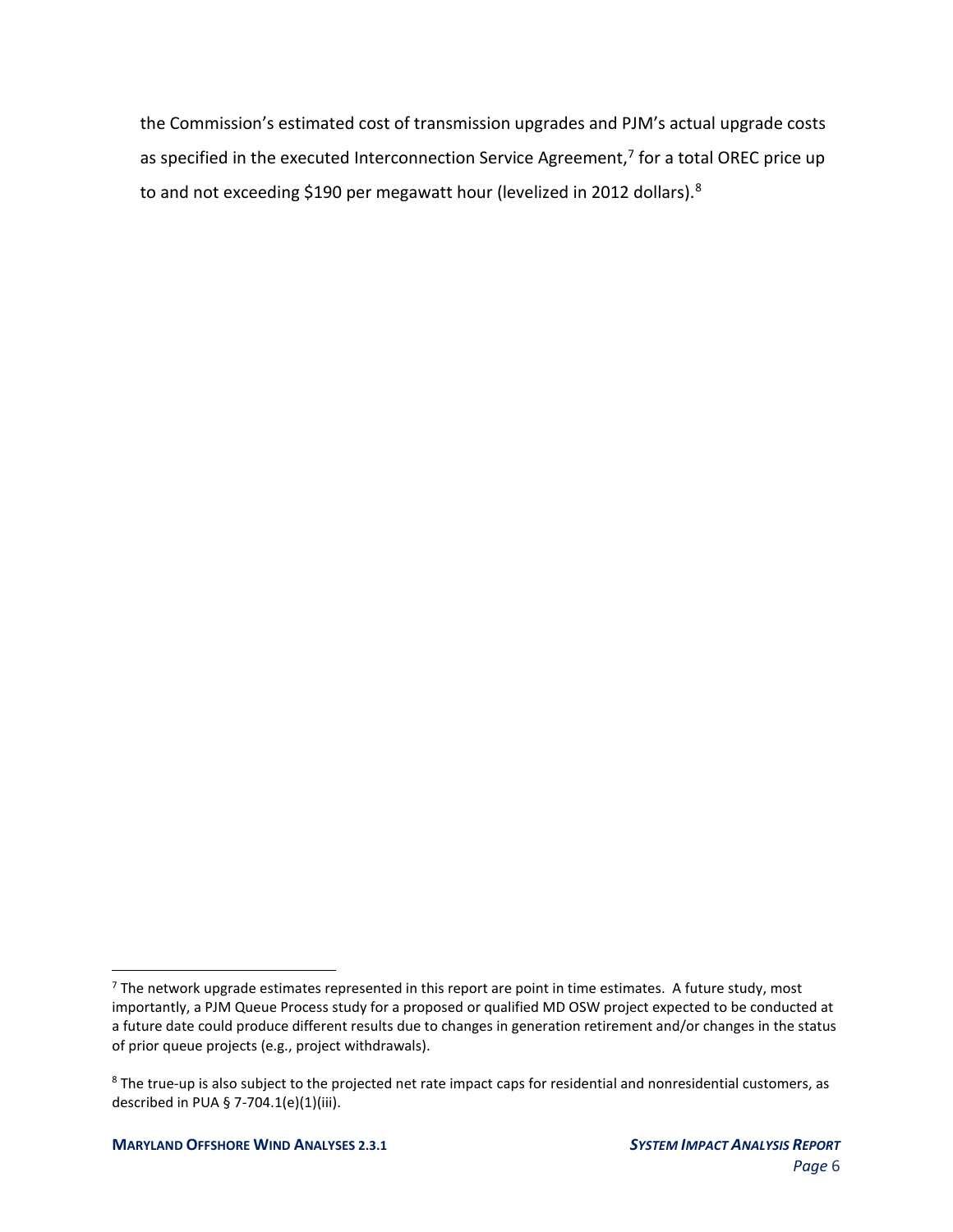### <span id="page-6-0"></span>**II. General**

For purposes of this study, the location of the MD OSW project(s) is expected to be approximately 20 miles offshore in the Atlantic Ocean. The interconnection analyses were performed for two project sizes: 400 MW and 800 MW nameplate ratings.

Based on current PJM rules, Capacity Interconnection Rights (CIRs) for wind and solar resources are based on the respective summer peak hour capacity factor of each resource.<sup>9</sup> The capacity value for an intermittent capacity resource, such as offshore wind, represents that amount of generating capacity that can reliably be contributed during summer peak hours and which can be offered as unforced capacity (UCAP) into PJM's capacity markets. A 30% capacity factor was applied to calculate the resulting capacity values for the MD OSW projects: 120 MWC and 240 MWC, respectively.

Currently, PJM's effective class average capacity factor based on onshore wind resources is 14.7% in mountainous terrain and 17.6% in open flat terrain<sup>10 11</sup>. Offshore wind resources and other wind resources located in other than these two locations can request an

<sup>&</sup>lt;sup>9</sup> The initial CIR is typically granted with the execution of an Interconnection Service Agreement (ISA) after completion of all applicable interconnection studies and identification of network upgrades that are necessary to ensure deliverability of the generation resources during peak hours. CIRs are retained when a wind or solar unit's highest summer capacity factor of the most recent three summer periods meets or exceeds the capacity factor associated with its CIRs. *See PJM Manual 21, Rules and Procedures for Determination of Generating Capability, §1.1.7.*

<sup>&</sup>lt;sup>10</sup> In PJM, the determination of a capacity factor for an intermittent resource is based on historical operating data and/or the Class Average Capacity Factors (CACF). The capacity factor for mature resources, defined by PJM as resources with three or more years of historical operational data, is determined by calculating the mean of the single year capacity factors for the three summers prior to the delivery year. CACF is used only in the calculations of capacity values for immature intermittent capacity resources. PJM periodically updates CACFs based upon review of operating data for similar units and/or engineering studies for future installations. *See PJM Manual 21, Appendix B.*

<sup>&</sup>lt;sup>11</sup> See "Class Average Capacity Factors Wind and Solar Resources", PJM, June 1, 2017.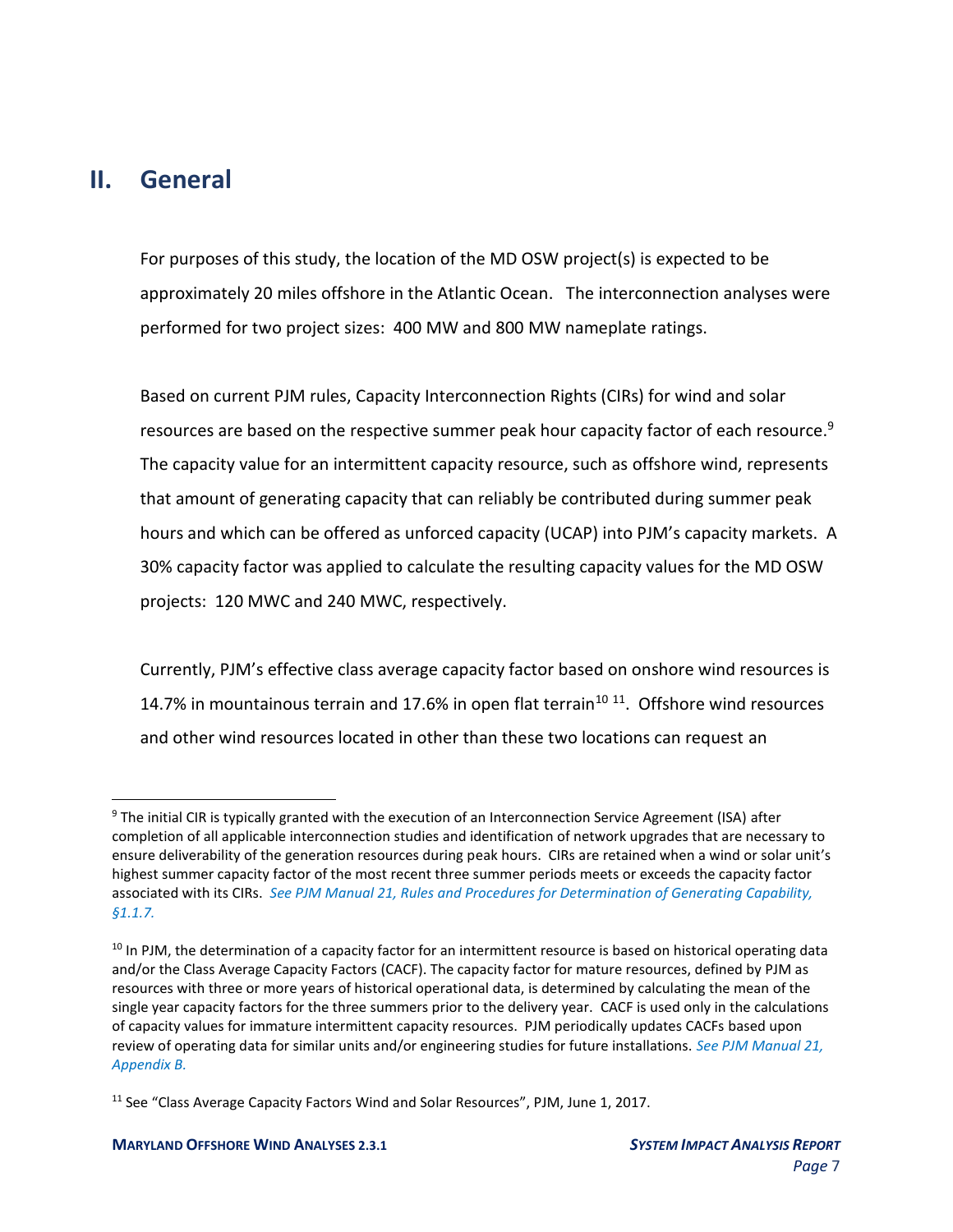alternative capacity factors for planned facilities with proper documentation. Offshore wind developer(s) would have to meet PJM regulations if it plans to undertake the alternative class average capacity factor process.<sup>12</sup> Documentation for justifying an alternative capacity factor could include manufacturer specifications, resource diagnostics, and engineering analysis supporting the ability to reach increased production levels. While there are currently no offshore wind resources operating within the PJM footprint, 25-30% capacity factors are potentially achievable for offshore wind resources.<sup>13 14</sup>

PJM is currently considering a new method for determining capacity values for intermittent resources based on an effective load carrying capability (ELCC) approach.<sup>15</sup> This approach is intended to capture the interaction of intermittent generation and load especially with a changing resource mix and integration of significantly higher penetration of intermittent resources into the grid.

<sup>13</sup> Based on over 25 offshore wind projects that are active in the PJM queue process, the capacity factors range between 18-30% with an average value of 25% and a median of 27%. *Also See NY ISO Installed Capacity Manual (Manual 4)* issued June 2020 in which unforced capacity percentage for offshore wind during the summer is listed as 38%.

<sup>14</sup> *The Potential Impact of Offshore Wind Energy on a Future Power System in the U.S. Northeast, NREL/TP-5000- 74191, January 2020. <* [https://www.nrel.gov/wind/publications.html/](https://www.nrel.gov/wind/publications.html)pdfs/74191.pdf>; 2019 PJM State of the Market Report, Section 8. <http://www.monitoringanalytics.com/reports/PJM\_State\_of\_the\_Market/2019/2019som-pjm-sec8.pdf>; 2018 Renewable Energy Grid Integration Data Book, DOE-EERE, [<https://www.energy.gov/eere/analysis/downloads/2018-renewable-energy-grid-integration-data-book>](https://www.energy.gov/eere/analysis/downloads/2018-renewable-energy-grid-integration-data-book)

<sup>15</sup> PJM. Agenda. Capacity Capability Senior Task Force (CCSTF) (August 7, 2020). https://www.pjm.com/committees-and-groups/task-forces/ccstf.aspx

<sup>&</sup>lt;sup>12</sup> The study assumes that considerations of alternative capacity factor would include an evaluation of expected benefits (i.e., revenues) versus expected costs (i.e., costs/penalties).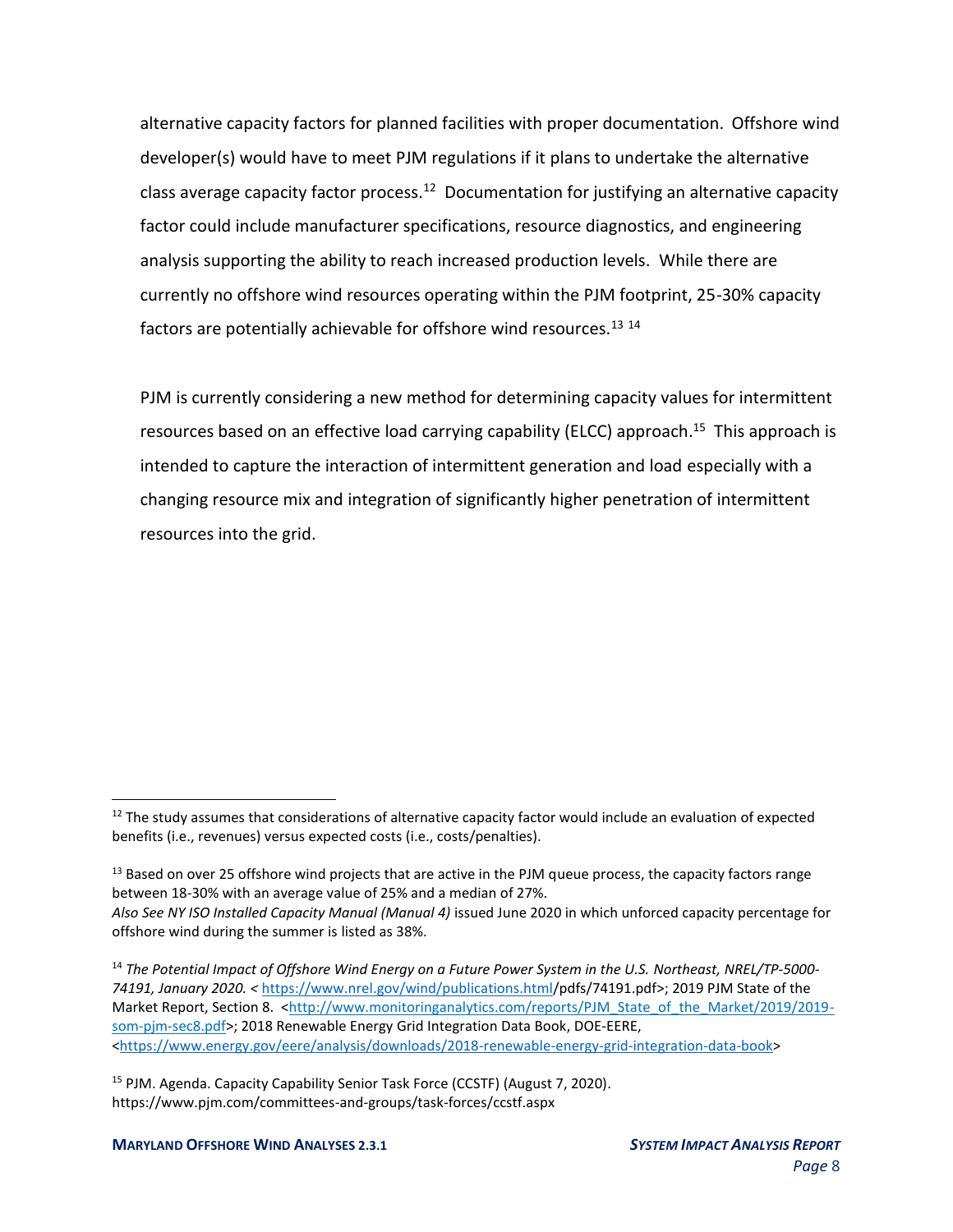### <span id="page-8-0"></span>**III. Point of Interconnection**

A number of potential interconnection sites/substations, that is, Delmarva Power & Light Company ("DPL") substations in the Lower Peninsula, were considered as a potential point of interconnection for the MD OSW project. There are limited number of interconnection points on the current Delmarva transmission system that are suitable for interconnecting 400-800 MW size generation. The analysis used a high-level qualitative comparison of the options based on electrical, constructability and economic factors. A number of these substations along the Atlantic Coast were deemed unacceptable for the proposed level of generation injection.<sup>16</sup> The DPL Indian River 230kV Substation offered the best option for a point of interconnection.<sup>17</sup>

### <span id="page-8-1"></span>**IV. Connection Requirements**

#### <span id="page-8-2"></span>**A. Attachment Facilities**

Indian River substation provides a viable 230kV interconnection to potential OSW projects with closer proximity to the coast of Maryland. Accordingly, this aspect could result in the need of a major substation expansion to accommodate multiple OSW interconnections. The study assumes the OSW project will be interconnected at the Indian River 230 kV North substation. The interconnection will require expanding the substation located on the west side of the transmission right-of-way corridor

<sup>&</sup>lt;sup>16</sup> The primary reasons for this finding include physical space limitation to accommodate a 138 kV or a 230kV interconnection, expected level of local reinforcements and limited power transfer capability for the proposed level of generation injection.

 $17$  The interconnection customer entering the PJM Queue process at a future date may designate an alternative point of interconnection after consultation with the MD PSC for the qualified MD OSW project. Per the Commission's regulations, any material change to the qualified offshore wind project shall be reported to the Commission within 30 days of the date of that decision.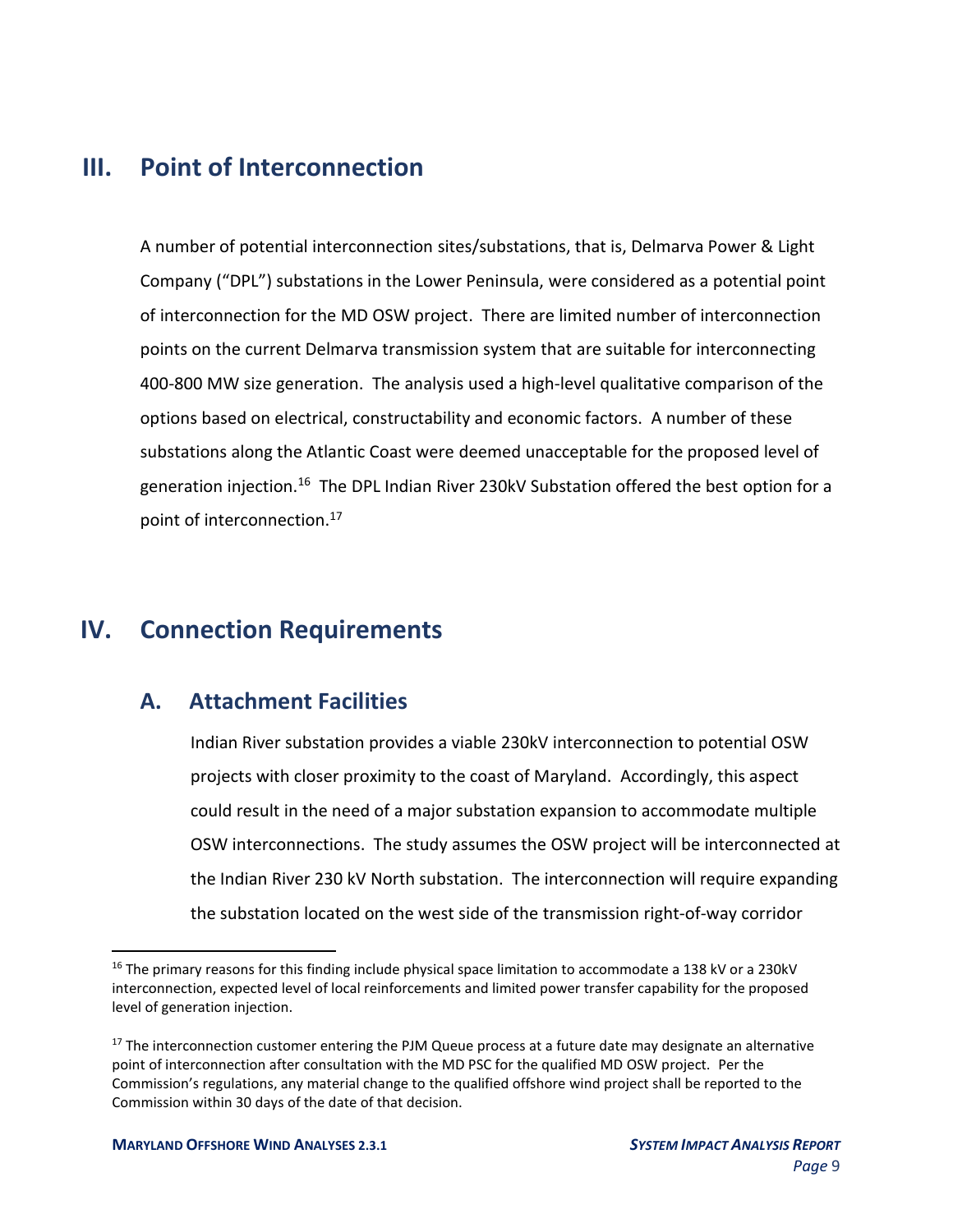(with lines going north of Indian River) to establish a 230kV terminal on a new bay. While any OSW generation will likely approach the substation from the east, requiring a crossing of the transmission right-of-way corridor to the north to connect to the section of the 230 kV substation with planned expansions.

The substation expansion and reinforcement to interconnect the potential OSW project will include the following:

- (2) 245kV breakers (50kA, 3000A)
- (5) 245KV disconnect switches
- (2) 230KV pole & flexible conductor
- (15) 230KV bus support & associated rigid bus
- 230 KV dead-end structure
- (1) 230KV CVT (set of 3)
- (3) 230KV metering unit
- (3) 230KV surge arrester
- Static masts
- Ground grid
- Fencing
- Cable & Conduit
- Cable trench
- Revenue metering, relay/control panel, DC panel, fiber communication

In addition, a 230kV line which will span approximately 500 feet from the Delmarva substation will include the following:

- Tangent structures
- Dead-end structures
- Conductor & OPGW

See Attachment 1A and 1B for simplified diagrams and illustration of the interconnection facilities.

#### <span id="page-9-0"></span>**B. Customer Interconnection Facilities – Generation Side**

The generator will be responsible for the construction of all generating station

facilities on the generator's side of the point of interconnection. Protective relaying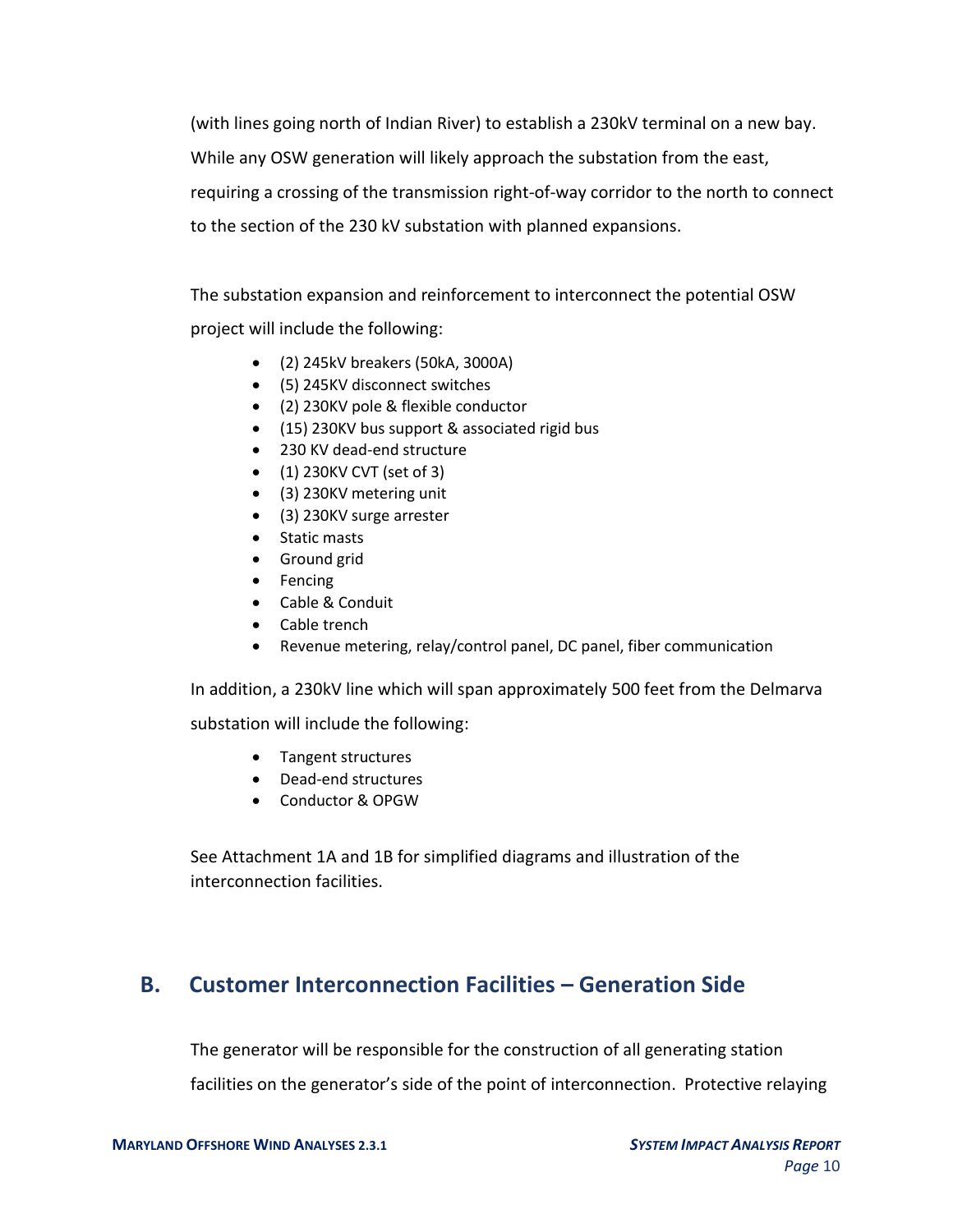and metering design and installation must comply with Delmarva's applicable standards. The interconnection generator is also required to provide revenue metering and real-time telemetering data to PJM in conformance with the requirements contained in PJM Manuals M-01 and M-14 and the PJM Tariff.

#### <span id="page-10-0"></span>**V. Network Impacts**

The analysis used a 2023 PJM Base Case. For the generation deliverability analyses the case included all active PJM queue projects up to AF1 queue. The analysis was initially conducted with all of these queue projects using the 2023 PJM Base Case. The analyses were updated to reflect queue withdrawals through July 10, 2020.

Any generator requesting interconnection to the PJM system must be deliverable in order to be a PJM capacity resource. The generation deliverability test determines the ability of an electrical area to export generation sources to the remainder of the PJM system. This test is applied to ensure that generation is not bottled from a reliability perspective and that there is sufficient transmission capability from the generation resources to deliver energy to the load. The method tests the project at the MW capacity level for single contingency conditions and at the full output MW level for common mode outages. These common mode outages include double circuit tower line, line with failed breaker and bus fault contingencies. If violations are determined under the single or common mode contingencies, the interconnection generator is responsible for the costs associated with network enhancement to mitigate the overloading conditions. This section provides the results of the single contingencies. Common mode outage results are discussed under the multiple facility contingency section.

The following summarize the results of the generation deliverability analyses.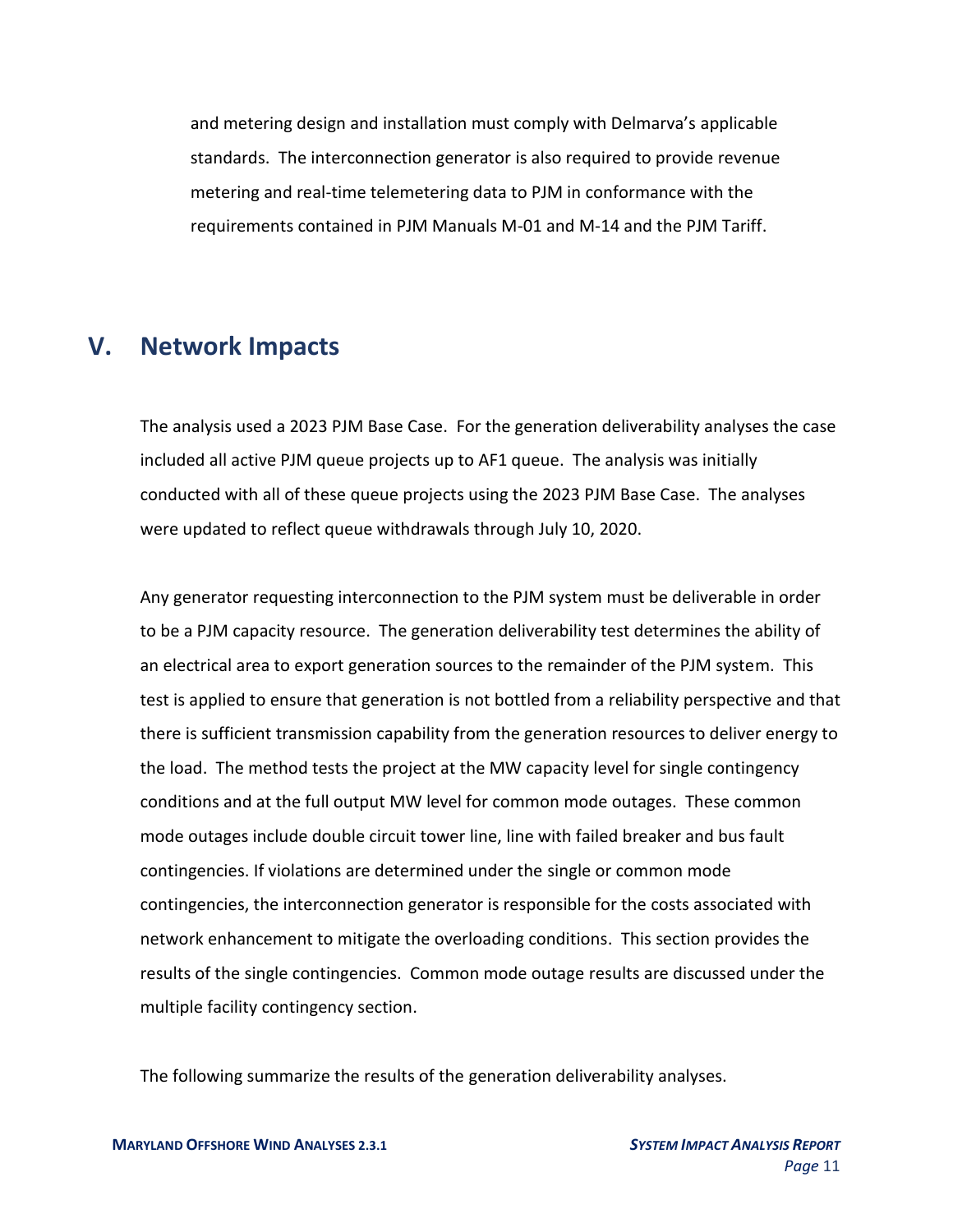#### <span id="page-11-0"></span>**A. Generator Deliverability**

*Single contingency results for the capacity portion of the interconnection:*

There were no single contingency violations for the capacity portion (120 MW & 240 MW) of the MD OSW project.<sup>18</sup>

#### <span id="page-11-1"></span>**B. Multiple Facility Contingency**

*Double circuit tower line, line with failed breaker (Line-FB) and bus fault contingencies for the full output of the interconnection:*

#### **1. MD OSW at 400 MW:**

There was one newly identified facility overload at this level.

• Edgemoor - Linwood 230 kV: The post-contingency flow of this facility was above its emergency rating for a Line-FB contingency of DP16.

#### **2. MD OSW at 800 MW:**

There were three 230kV facilities that were overloaded at the 800MW level.

• Edgemoor - Linwood 230 kV: The post-contingency flow of this facility was above its emergency rating for a Line-FB contingency of DP16.

<sup>&</sup>lt;sup>18</sup> Note that there were no reliability violations for the capacity portion of the analysis at the assumed 30% capacity factor.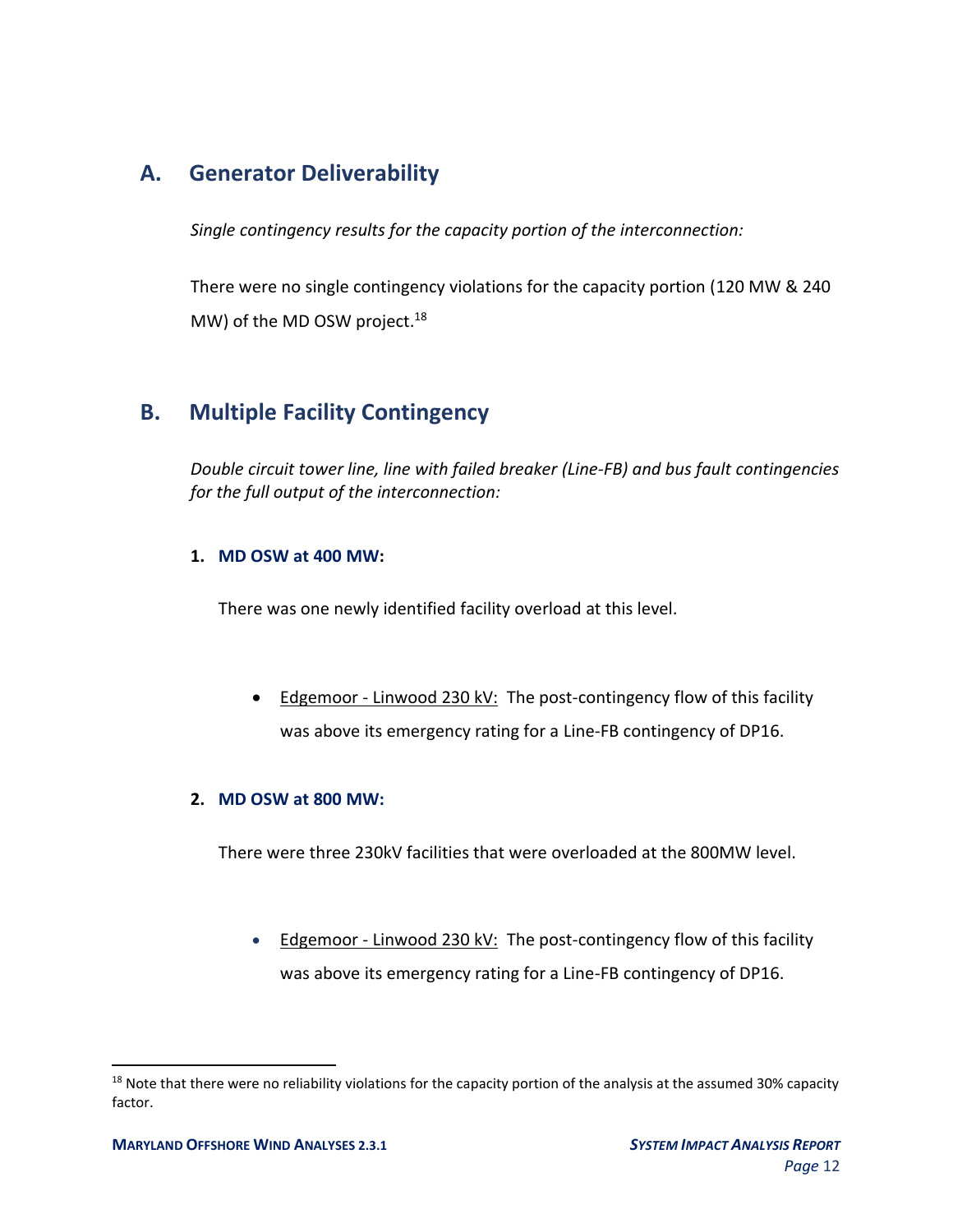- Cartanza Silver Run 230 kV: The post-contingency flow of this facility was above its emergency rating for a Line-FB contingency of DP 23, 24 and for a tower contingency of DBL\_1N.
- Milford Steele 230 kV: The post-contingency flow of this facility was above its emergency rating for a Line-FB contingency of DP 23. Note that the normal and emergency ratings for this facility were the same (550MVA). Similar 230 kV facilities in the area have a normal rating of 550 MVA and an emergency rating of 679 MVA. The post-contingency flow was less than 679 MVA.

#### <span id="page-12-0"></span>**C. Contributions to Previously Identified Overloads**

*The MD OSW project contributes to the following contingency overload, i.e. "network impacts," identified for earlier generation or transmission interconnection projects in the PJM Queue:*

There were seven overloaded facilities that were previously identified at both the 400 MW and 800 MW levels:

- Clay Linwood 230 kV facility for a breaker contingency of LINWO225
- Edgemoor Clay 230 kV facility for a breaker contingency of LINWO225
- Church Townsend 138 kV facility for a tower contingency of DBL 1N
- Townsend Middletown Tap 138kV facility for a tower contingency of DBL 1N.
- Middletown TP Mt. Pleasant 138 kV facility for a tower contingency of DBL-1N.
- Preston Todd 69 kV facility for a breaker contingency of DP11.
- Preston Tanyard 69 kV facility for a breaker contingency of DP11.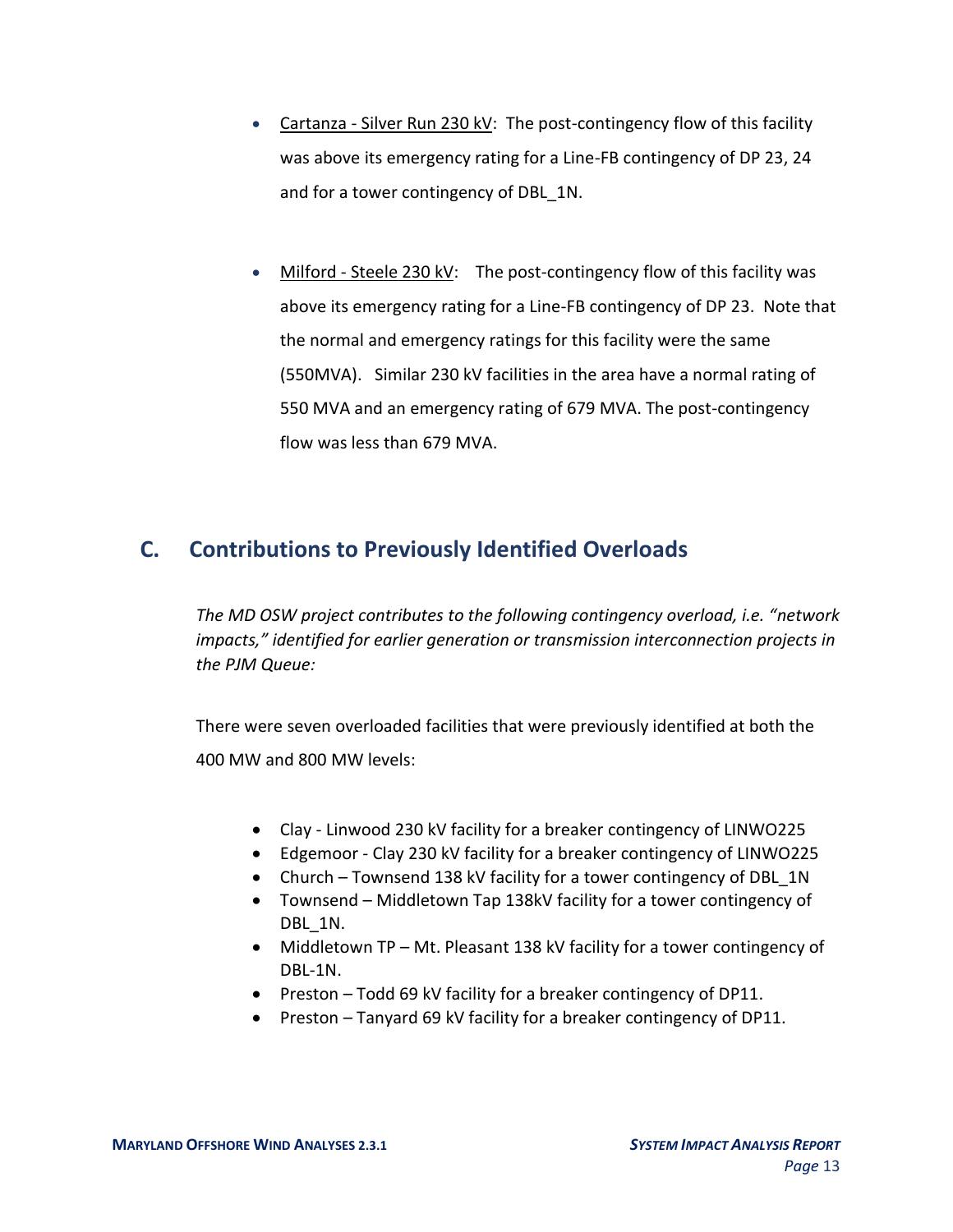#### <span id="page-13-0"></span>**D. Short Circuit**

The short circuit analysis is a critical component of the evaluation of the electrical system. Interconnection of new generation into the existing power system will increase the available short circuit current. The analysis was performed using the following methodologies:

- Calculating Short Circuit Currents per IEEE C37.010-2016.
- Breaker Interrupting Rating Calculation per IEEE C37.010-2016.

In addition to the methodologies and references above, the following references were also used to provide background information relating to the scope of this project:

- IEEE Standard C37.04-2018 IEEE Standard Rating Structure for AC High-Voltage Circuit Breakers.
- IEEE Standard C37.06-2009 IEEE Standard for AC High Voltage Circuit Breakers Rated on a Symmetrical Current Basis – Preferred Ratings and Related Required Capabilities for Voltages Above 1000V.
- IEEE Standard C37.10-2016 IEEE Application Guide for AC High-Voltage Circuit Breakers Rated on a Symmetrical Current Basis.

The purpose of the study was to determine if the short circuit ratings of the existing breakers that are near and at Indian River Substation are exceeded with the addition of an 800 MW OSW project. No overstressed breakers were identified.<sup>19</sup>

 $19$  Because no overstressed breakers were identified at the 800 MW capacity level, an additional study at the 400 MW increment was unnecessary in order to similarly conclude that no overstressed breakers exist at the 400 MW level.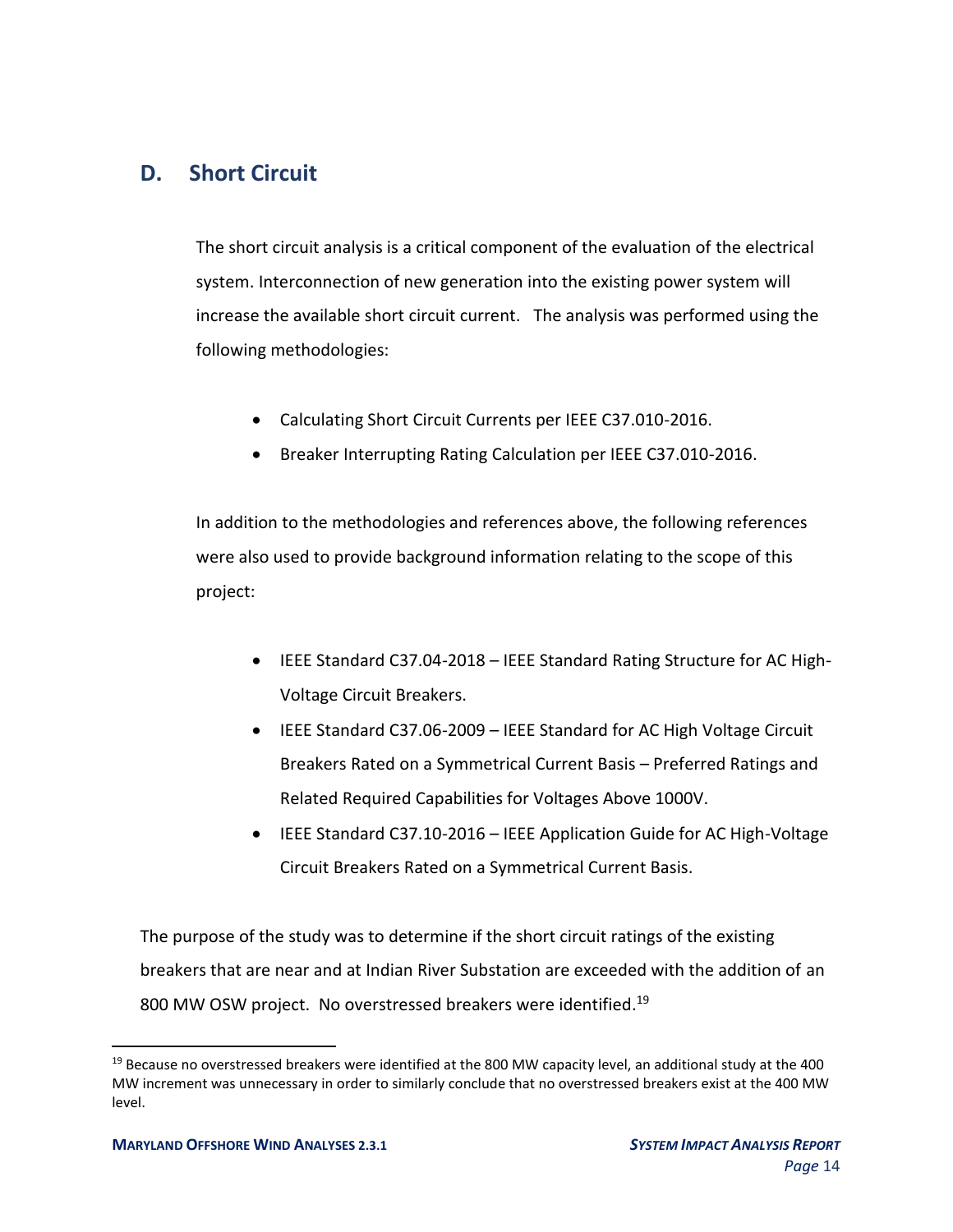### <span id="page-14-0"></span>**VI. System Reinforcements and Estimated Costs**

#### <span id="page-14-1"></span>**A. New System Reinforcements**

*[Network upgrades required to mitigate reliability criteria violations, i.e. "network impacts" initially caused by the addition of this project's generation.]*

Note that the 230kV loop system on the lower portion of the Peninsula was originally planned and built to accommodate generation expansion at Indian River. However, if more than 1200 MW of OSW generation development is expected to be interconnected within this area, a comprehensive transmission expansion plan may provide a more efficient solution than mitigating individual network impacts to accommodate individual projects. As Maryland and neighboring states develop their respective plans to facilitate offshore wind development, a comprehensive transmission expansion plan developed under state agreement approach or an alternative approach may result in an effective and efficient integration of large-scale offshore wind resources.

The analyses provide network upgrades to mitigate the individual network impacts identified in the power flow study.

#### **MD OSW at 400 MW:**

• The Edgemoor - Linwood 230 kV circuit is approximately eight miles and on double circuit structures with Clay - Linwood and Edgemoor - Clay 230kV circuits. Based on previous studies, the network upgrade to mitigate the Edgemoor - Linwood 230kV facility overload will require partial rebuilding, reconductoring and terminal upgrades.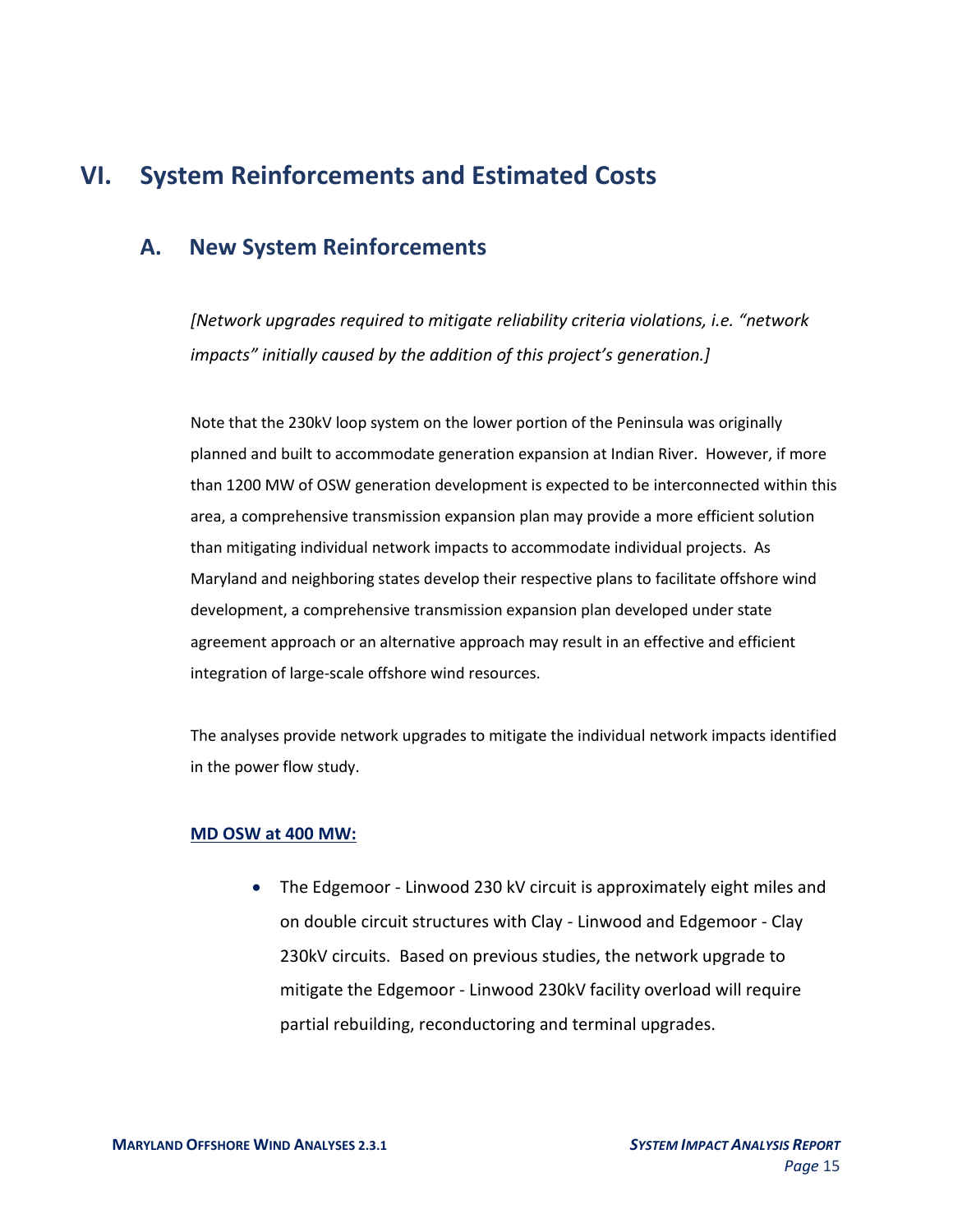#### **MD OSW at 800 MW**:

- Edgemoor Linwood 230kV: see above.
- Cartanza Silver Run 230kV circuit is approximately 28 miles on steel monopole structures. Reinforcements to mitigate the overloading conditions will include reconductoring the existing circuit with pole replacements and terminal upgrades.
- Milford Steele 230kV is approximately 24 miles on H-Frame structures. The fact that the existing emergency rating is equal to the normal rating may suggest that the limiting element is a terminal equipment at either substation or a clearance limit on a section of the circuit. An emergency rating of 679 MVA would have been more than sufficient to accommodate the MD OSW project at 800 MW. Since information was not available on identifying the limiting element, the study assumed that the line would have to be completely rebuilt. Reinforcements to mitigate the overloading conditions will include reconductoring the existing circuit with pole replacements and terminal upgrades.

#### <span id="page-15-0"></span>**B. Contribution to Previously Identified System Reinforcements**

*[Contribution to network upgrades for previously identified system reinforcements]*

All the previously identified upgrades were below \$5 million resulting in \$0 allocation to the MD OSW project. Withdrawals of queue projects from prior queues could change the need of these upgrades by prior queue projects and could potentially impact the cost allocation assumptions.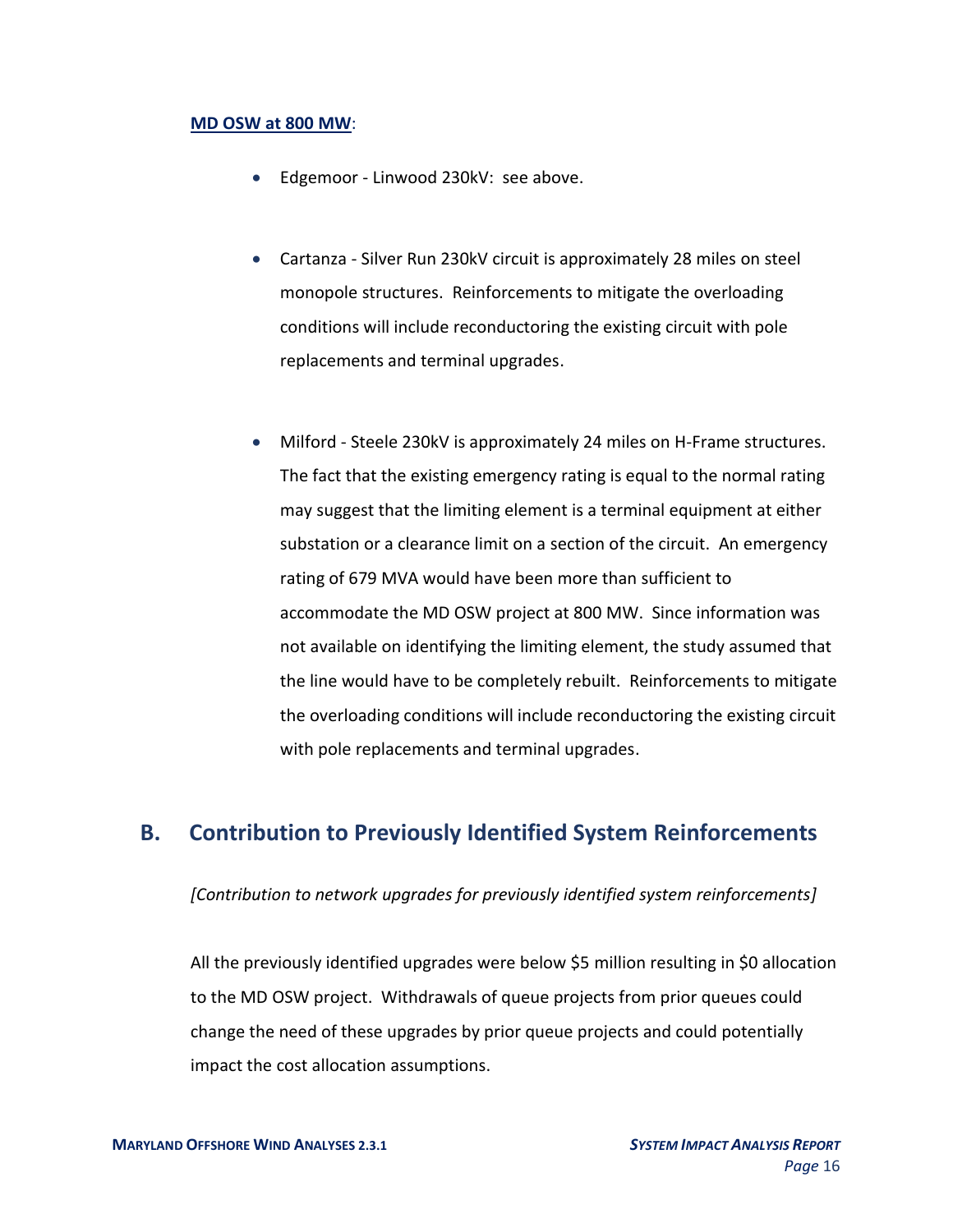### <span id="page-16-0"></span>**C. Estimated Costs**

The estimated capital expenditures were derived from:

- 1. Planning-level estimates based on unit cost data and recent estimates.
- 2. Economic analysis to translate the planning-level estimates<sup>20</sup> into constant 2012 dollars<sup>21</sup> and to reflect additional cost escalation – in excess of actual and expected general inflation – (or real escalation) through the assumed completion date of construction. 22

See Attachment 2 for a summary of estimated costs.

<sup>&</sup>lt;sup>20</sup> Planning-level costs reflect mid-2020 current dollar estimates.

 $21$  The estimated costs are provided in constant 2012 dollars to mirror the statutory specifications regarding a potential Commission order on Offshore Wind Renewable Energy Credits. The statutory language states, for example: "the price set in the proposed OREC price schedule does not exceed \$190 per megawatt-hour in 2012 dollars." PUA § 7-704.1.

 $22$  Estimated real escalation was derived from the previous five-year history of nominal escalation using Mid-Atlantic region data in the *Handy-Whitman Index of Public Utility Construction Costs*, Bulletin No. 180. As a measure of inflation, the Gross Domestic Price Implicit Price Deflators ("GDP-IPD") was used. A compound average annual growth rate ("CAGR") was developed to estimate the annual rate of real escalation. The real escalation CAGR was applied to the planning-level estimates to calculate real escalation as of the in-service date for each facility. To restate the in-service date estimate into 2012 dollars, the escalated amounts were deflated using a cumulative deflation factor.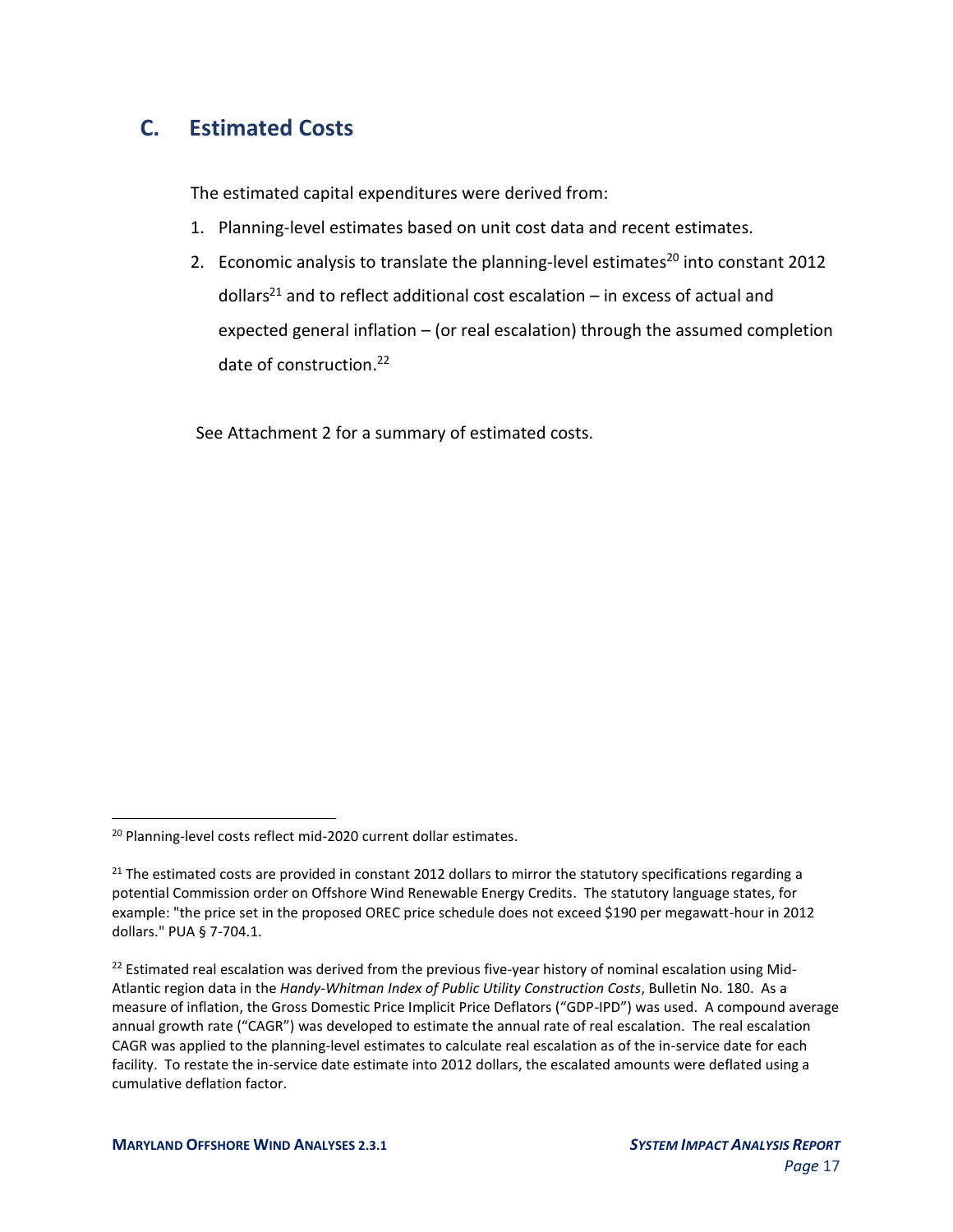### <span id="page-17-0"></span>**VII. Summary and Conclusion**

A Qualified Offshore Wind Project will be required to secure capacity resource status located on the outer continental shelf of the Atlantic Ocean in the area designated for lease by the United States Department of Interior after coordination and consultation with the State. The area designated is between 10 to 80 miles offshore and is located off the coast of Maryland. The offshore wind project is to be interconnected to the PJM Interconnection Grid at a point located on the Delmarva Peninsula.

This report summarizes the results of a system impact study for interconnecting 400 MW to 800 MW nameplate capacity of potential offshore wind generation connecting to the Indian River 230kV substation. The purpose of the study was to identify potential interconnection facilities, network upgrades and associated cost estimates. The cost estimates may be used as a proxy by applicants when submitting an application for a proposed offshore wind project with the Maryland Commission. Designing, constructing, and operating the offshore wind farm and the interconnection of the project to the existing grid operated by the PJM Interconnection is the responsibility of the applicant(s).

A 30% capacity factor was applied to calculate the resulting capacity values: 120 MWC and 240 MWC, respectively. Evidence likely exists to support a capacity factor above PJM's currently effective class average rate of 14%-17% for wind resources. Per PJM regulations, owners/developers of immature intermittent resources are permitted to substitute an alternate class average capacity factor with suitable documentation and approval by PJM.

The analysis utilized the most current PJM base case (2023 Queue AF1 – Generation Base Case) for generation interconnection. For the generation deliverability analyses the case included all PJM queue projects with a signed Interconnection Service Agreement and/or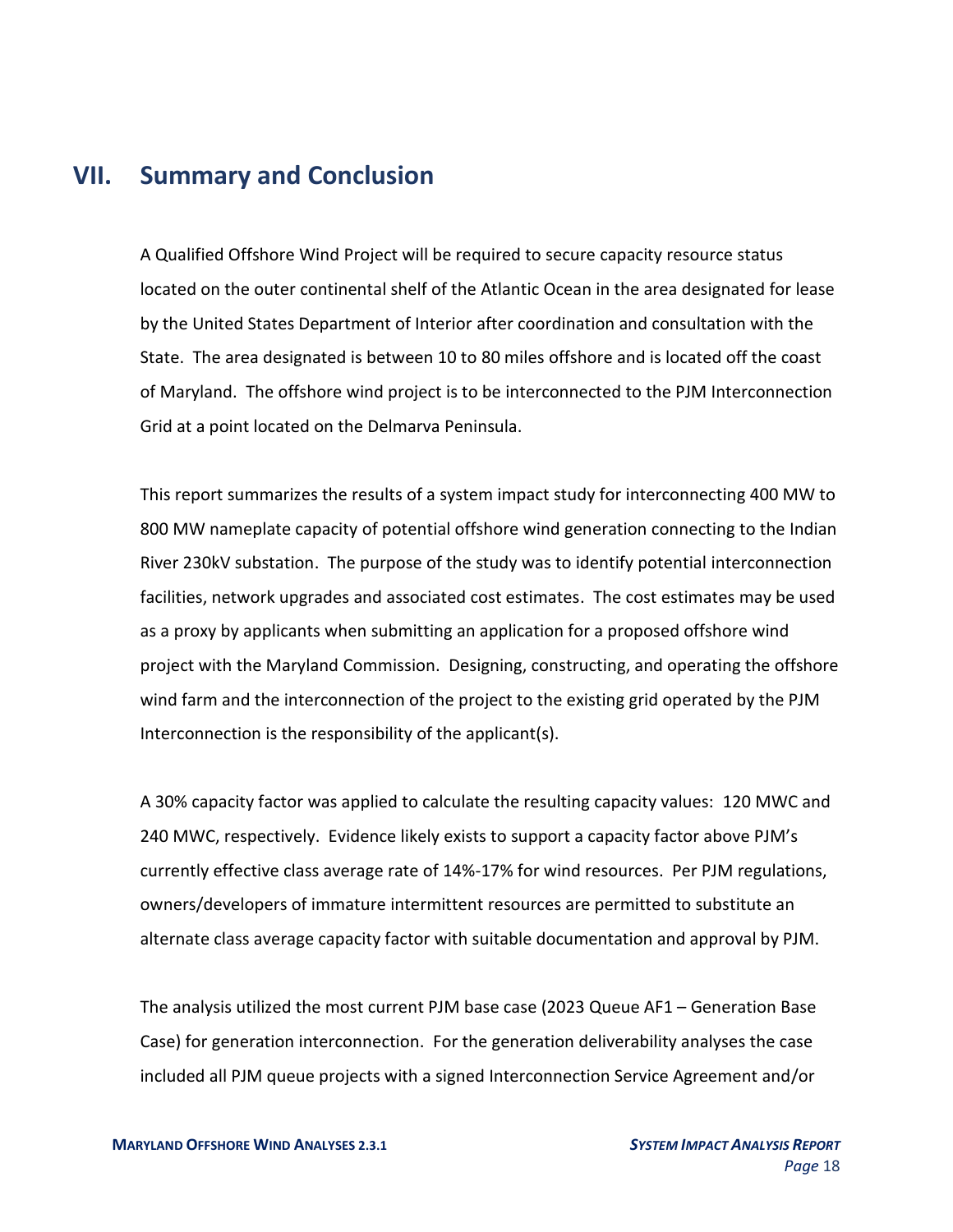Facility Service Agreement. The analyses were updated to exclude all queue projects that withdrew from the queue process through July 10, 2020.

The results show that MD OSW at 400 MW will trigger one new network impact and MD OSW at 800 MW will trigger three new 230kV system reinforcements. The MD OSW project will have 100% allocation towards any upgrade costs stemming from the newly triggered facility overload. The MD OSW project will not contribute to any previously identified facility overloads with estimated costs below \$5 million.

Estimated costs are summarized in Attachment 2. This report provides planning-level estimates of network upgrade costs based on PJM and industry information available at the time of the study. The estimated costs are provided in constant 2012 dollars to mirror the statutory specification regarding a potential Commission order on Offshore Wind Renewable Energy Credits.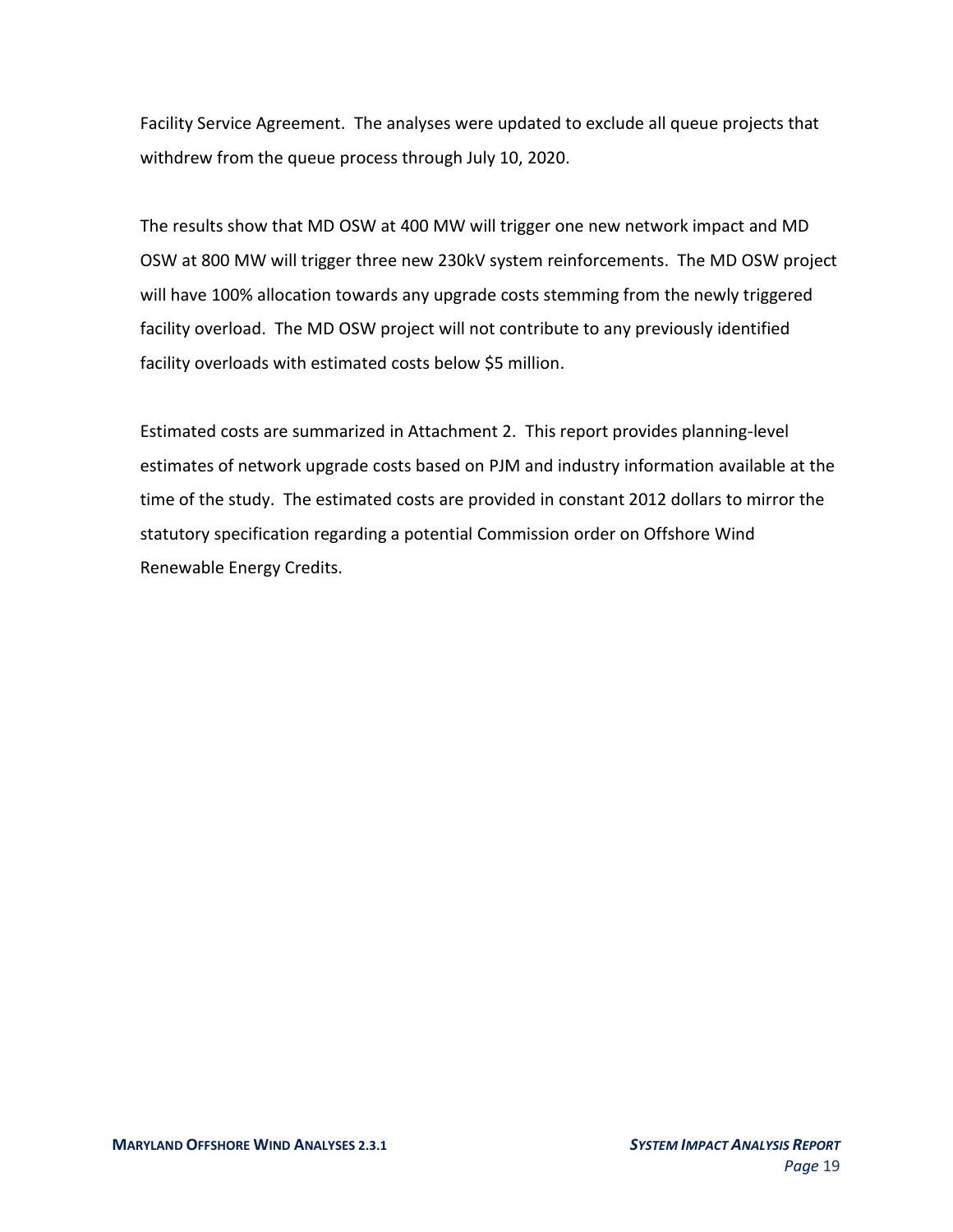### **ATTACHMENT 1A**

### <span id="page-19-0"></span>**MD OSW PROJECT INTERCONNECTION FACILITIES**



\*Per DPL's Criteria, the interconnection customer circuit breaker will be required no more than 500 feet from DPL substation.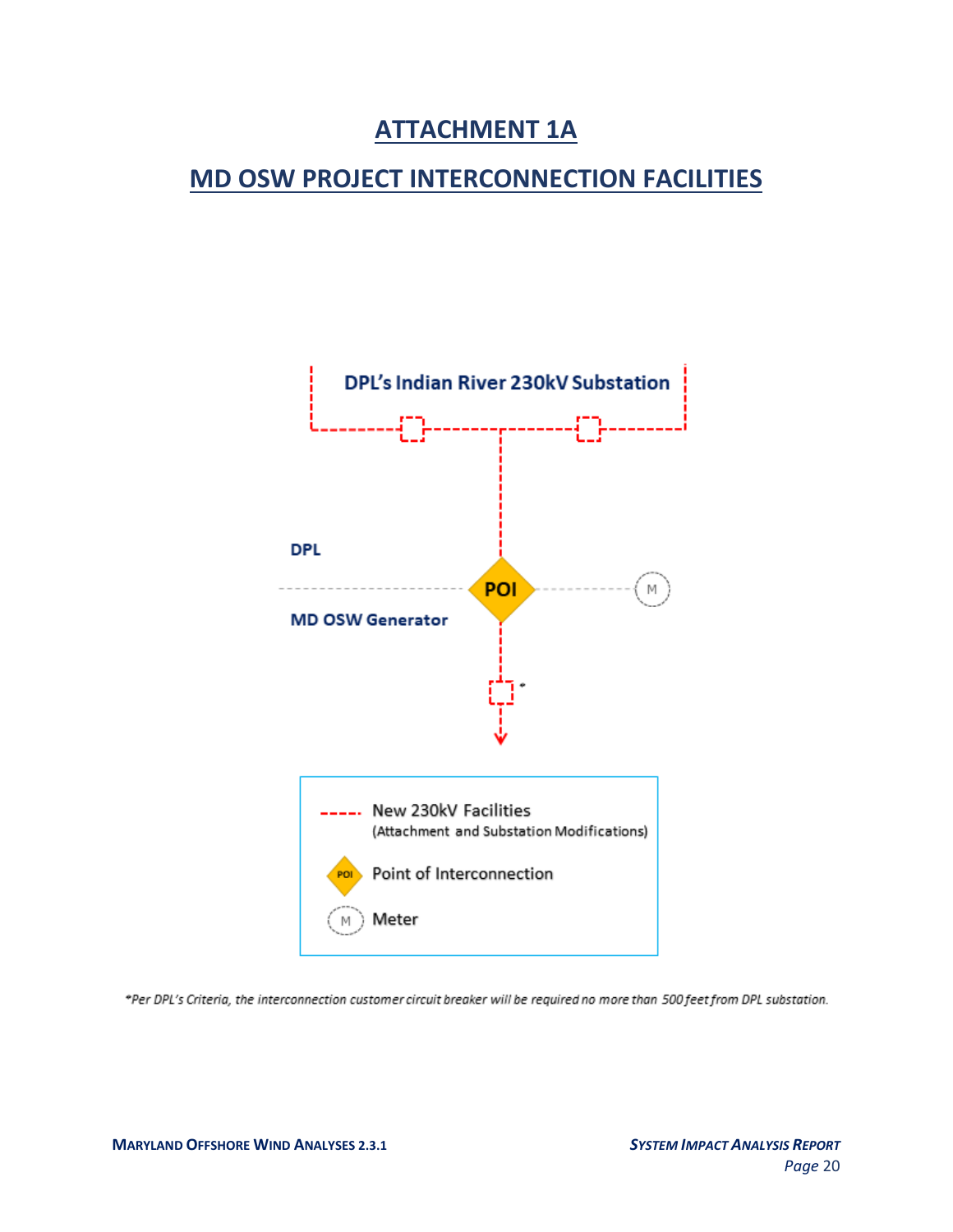## **ATTACHMENT 1B**

## <span id="page-20-0"></span>**MD OSW PROJECT – ATTACHMENT FACILITIES**